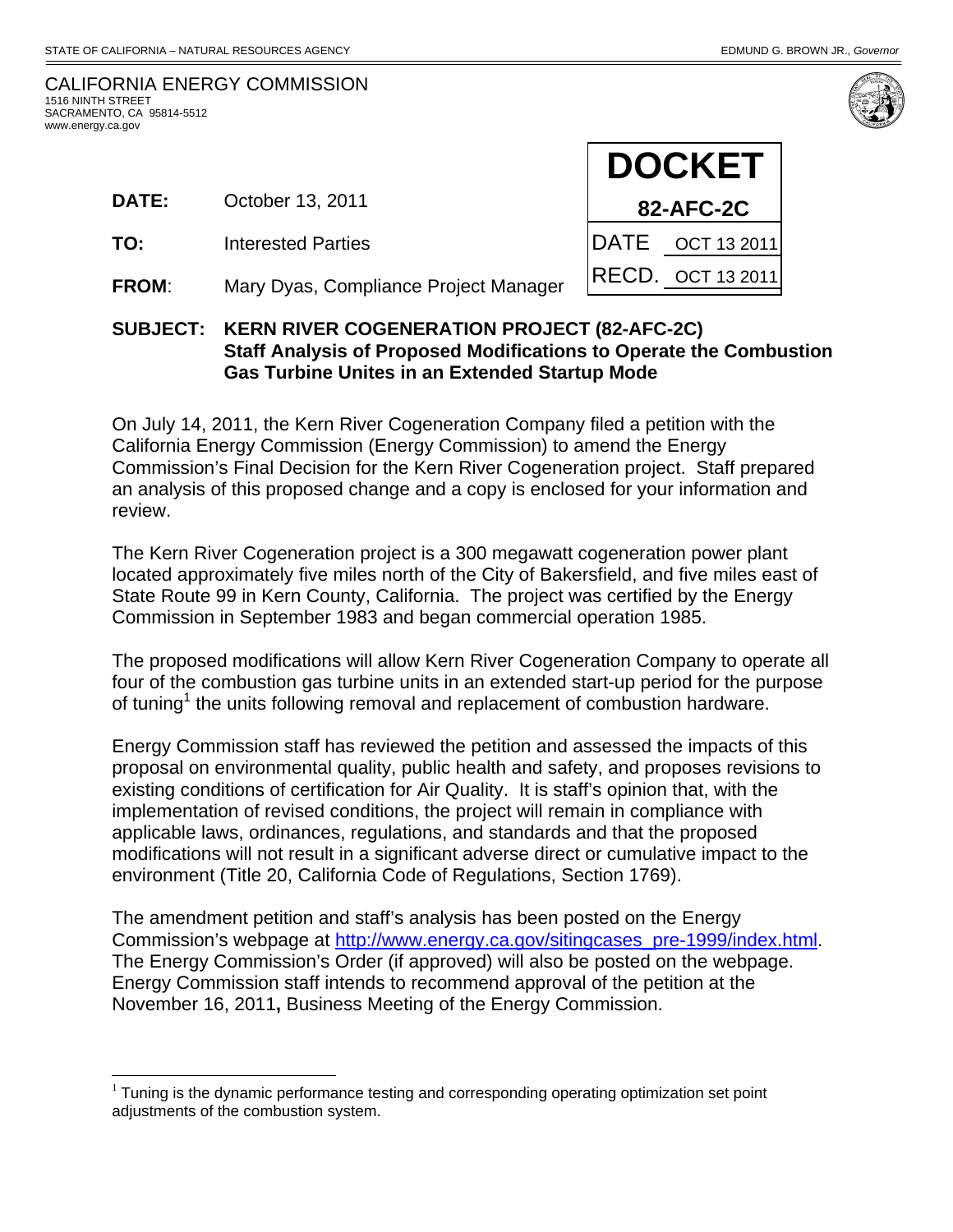KRCC Letter to Interested Parties October 13, 2011 Page 2

If you have comments on this proposed modification, please submit them to me at the address below prior to November 11, 2011**.**

> Mary Dyas, Compliance Project Manager California Energy Commission 1516 9<sup>th</sup> Street, MS-2000 Sacramento, CA 95814

Comments may be submitted by fax to (916) 654-3882, or by e-mail to mdyas@energy.state.ca.us. If you have any questions, please contact me at (916) 651-8891.

For further information on how to participate in this proceeding, please contact the Energy Commission Public Adviser's Office, at (916) 654-4489, or toll free in California at (800) 822-6228, or by e-mail at publicadviser@energy.state.ca.us. News media inquiries should be directed to the Energy Commission Media Office at (916) 654-4989, or by e-mail at mediaoffice@energy.state.ca.us.

**Enclosure**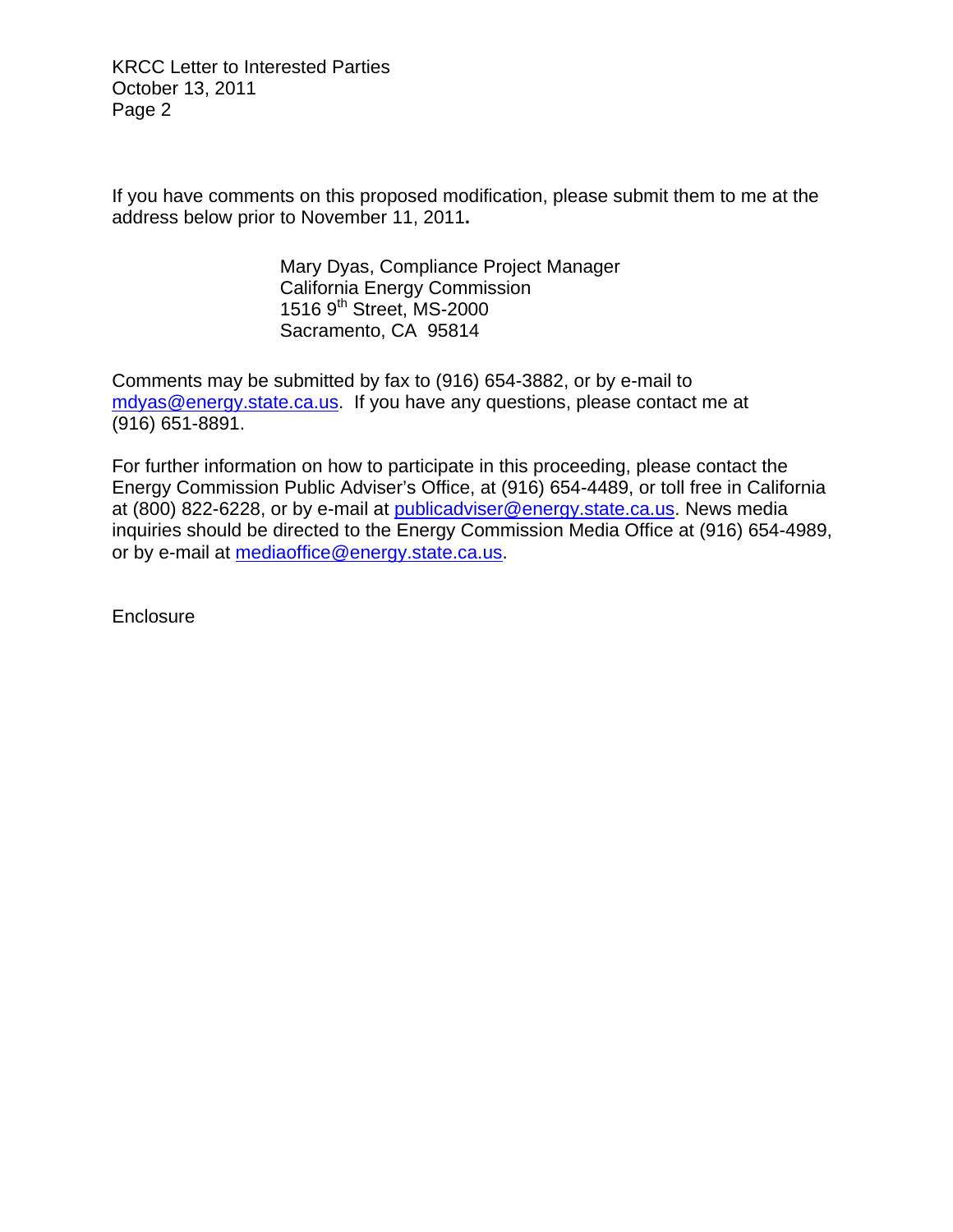### **KERN RIVER COGENERATION COMPANY (82-AFC-2C) Petition to Amend Commission Decision AIR QUALITY Joseph Hughes**

### **INTRODUCTION**

The Kern River Cogeneration Company (KRCC) is a cogeneration facility located in the Kern River oilfield near Bakersfield, CA. The facility consists of four 75 MW (nominal) natural-gas fired General Electric Frame 7EA combustion turbines equipped with enhanced Dry Low NOx (DLN1 +) combustors, four unfired heat recovery steam generators (HRSGs), each capable of generating up to 450,000 pounds per hour (lb/hr) of steam for delivery to the adjacent oilfield operator for use in enhanced oil recovery and ancillary equipment.

The petition requests that KRCC be permitted to operate all four of the combustion gas turbine units in an extended startup period for the purpose of conducting tuning of the units following occasional removal and replacement of combustion hardware.

With this petition to amend staff would also be revising (i.e. reducing) the daily emission limits to create consistency with the San Joaquin Valley Air Pollution Control District (SJVAPCD or District) Authority to Construct (ATC) permit.

# **LAWS, ORDINANCES, REGULATION, AND STANDARDS (LORS) - COMPLIANCE**

The District issued an ATC permit September 20, 2011 approving the requested modifications that determined the project would comply with all laws, ordinances, regulations and standards (LORS). **Air Quality Table 1** summarizes the applicable LORS for the facility as analyzed in the ATC. The environmental impacts assessment presented herein, shows there will be no significant environmental impacts associated with the requested modifications in the petition to amend, and the project as modified would comply with all applicable LORS.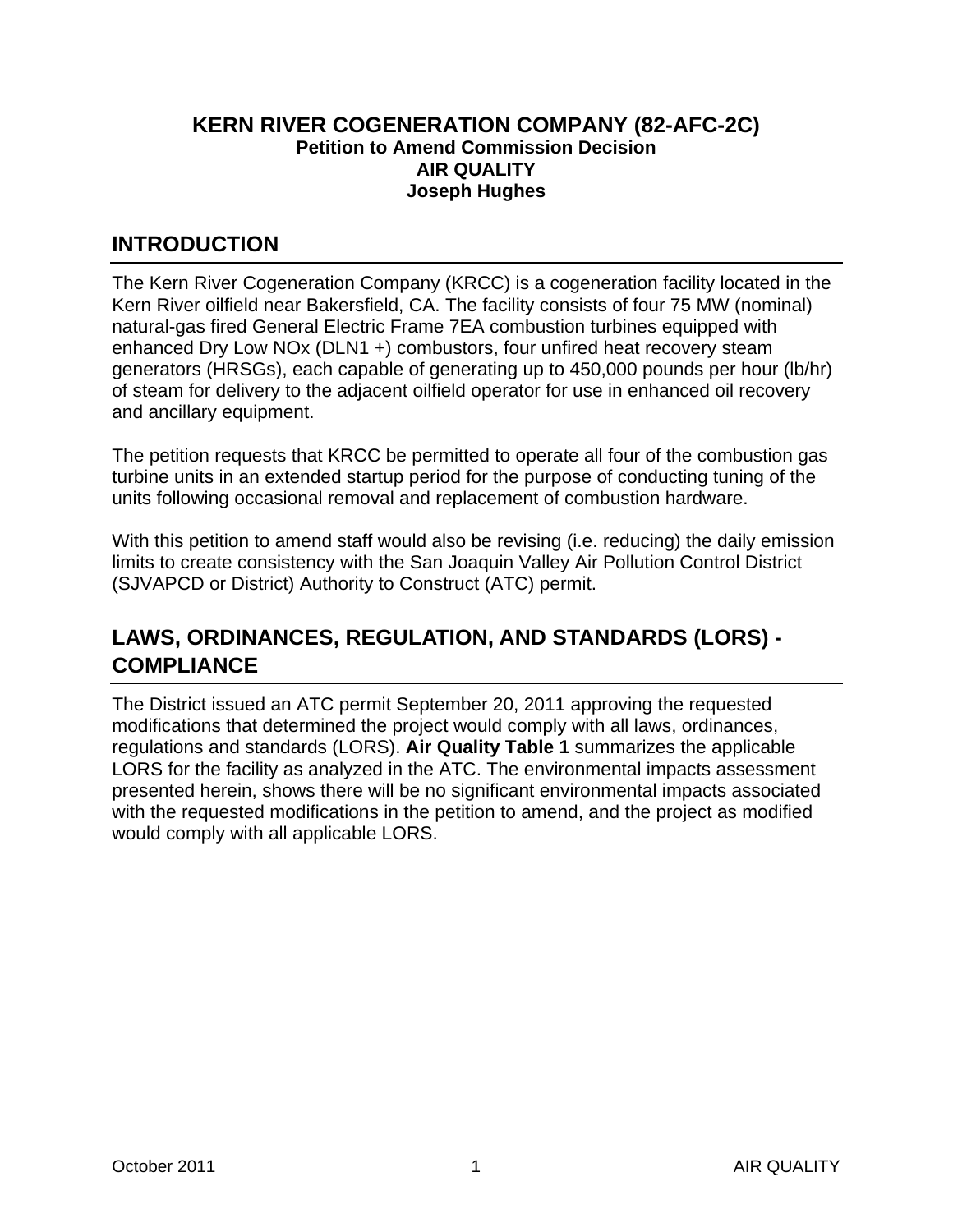| <b>Applicable LORS</b>        | <b>Description</b>                                 |
|-------------------------------|----------------------------------------------------|
| <b>Federal</b>                |                                                    |
| 42 U.S.C. §7401 et eq.        | Federal Clean Air Act: New Source Review           |
| 40 CFR 60 Subpart GG          | <b>Standards of Performance for Stationary Gas</b> |
|                               | Turbines.                                          |
| <b>State</b>                  |                                                    |
| Health and Safety Code §41700 | " no person shall discharge from any source        |
|                               | whatsoever such quantities of air contaminants or  |
|                               | other material which cause injury, detriment,      |
|                               | nuisance, or annoyance to any considerable         |
|                               | number of persons or to the public, or which       |
|                               | endanger the comfort, repose, health, or safety of |
|                               | any such persons or the public, or which cause, or |
|                               | have a natural tendency to cause, injury or        |
|                               | damage to business or property."                   |
| Local                         |                                                    |
| <b>Rule 2201</b>              | New and Modified Stationary Review                 |
| <b>Rule 2520</b>              | <b>Federally Mandated Operating Permits</b>        |
| <b>Rule 2540</b>              | Acid Rain Program                                  |
| <b>Rule 4001</b>              | <b>New Source Performance Standards</b>            |
| <b>Rule 4101</b>              | <b>Visible Emissions</b>                           |
| <b>Rule 4102</b>              | <b>Nuisance</b>                                    |
| <b>Rule 4201</b>              | <b>Particulate Matter Concentrations</b>           |
| <b>Rule 4301</b>              | <b>Fuel Burning Equipment</b>                      |
| <b>Rule 4703</b>              | <b>Stationary Gas Turbines</b>                     |
| <b>Rule 4801</b>              | <b>Sulfur Compounds</b>                            |

**Air Quality Table 1 Laws, Ordinances, Regulations, and Standards** 

## **SETTING**

The project setting would not be affected by the requested modification since there would be no increase in permitted emission limits.

## **ANALYSIS**

KRCC is requesting a modification to the California Energy Commission's Final Decision (Decision) to include a 12 hour tuning start up period in accordance with District Rule 4703, Section 5.3.3. The proposed change involves the need for tuning of the units following removal and replacement of combustion hardware, expected to occur infrequently. Combustion hardware is installed during routine replacement to comply with more stringent emission limits as continuously required by the Air Pollution Control Districts as technologies become available. After installation of the new equipment and hardware, there will be slight changes in the tolerances of the assembly that will result in a change to the emissions profile. This emissions profile variation requires the unit to undergo dynamic performance testing and corresponding operating optimization set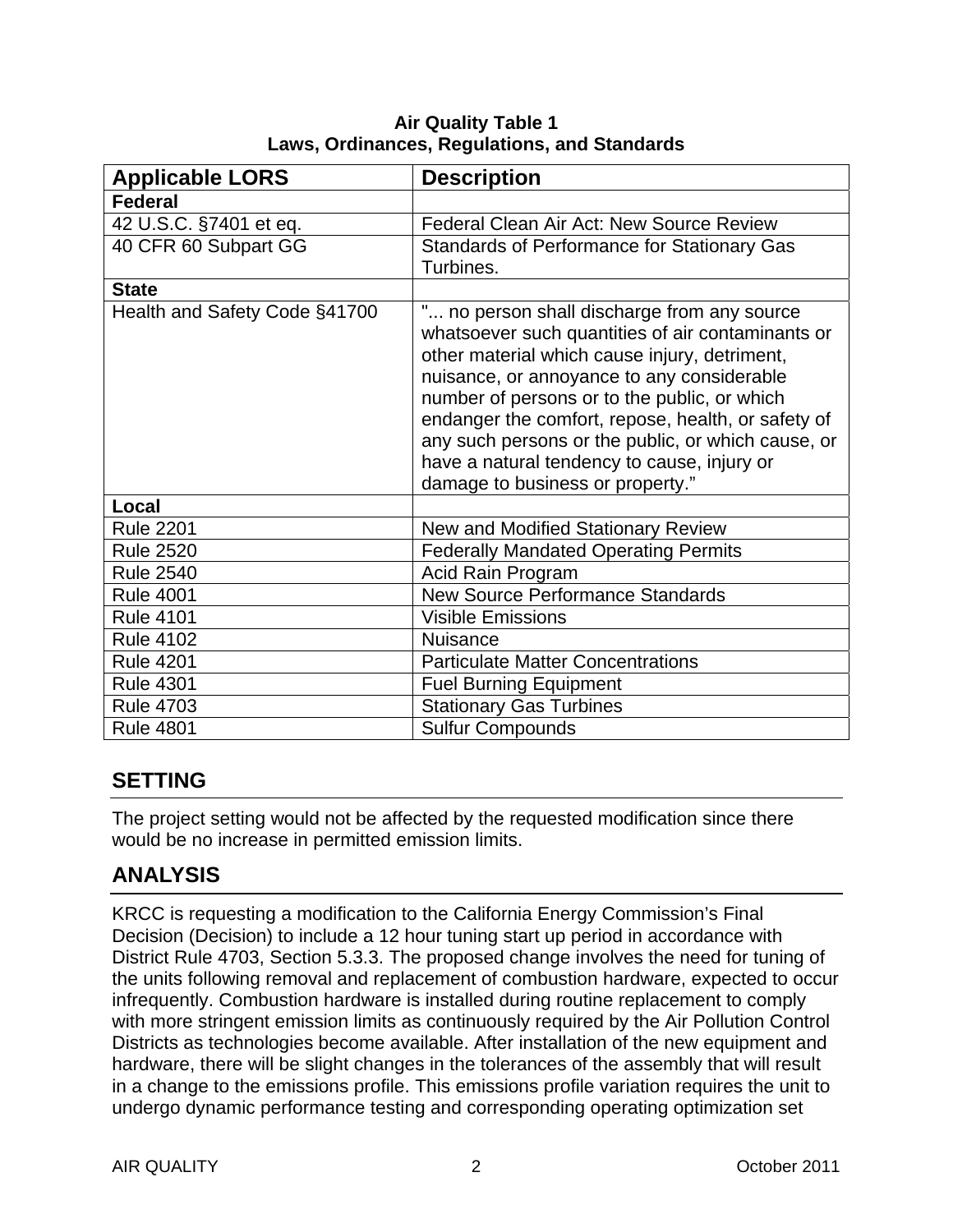point adjustments of the combustion system, referred to as tuning. The tuning of the unit is conducted to achieve the optimum emissions profile and ensure the safety and parts longevity of the unit. The period of time required for tuning a unit is 12 hours. These tuning periods are required after the completion of a maintenance outage, however additional tuning may be required depending upon the results of the initial post-outage tuning period. Tuning may also be recommended as a repair option if emissions performance begins to decline.

As the turbines are currently permitted, tuning will exceed the units' emissions limits during normal operation and will exceed the allowable time frame for startups. To date, KRCC has petitioned the SJVAPCD hearing board for variances to tune the units. However, KRCC was informed by the SJVAPCD compliance staff that they would like to reduce the number of variances granted by the District. This petition to amend would include a 12 hour tuning start up period required to achieve an optimum emissions profile and alleviate the need for variances from the SJVAPCD.

The 12 hour tuning startup period would not change any emission limits. The tuning startup period would be subject to the already existing and analyzed startup emission limits. The incorporation of the tuning startup period would not apply to regular startups, which shall not exceed a time period of two continuous hours. The daily and annual emission limits would remain the same, even on days when combustion tuning is performed.

## **CONCLUSIONS AND RECOMMENDATIONS**

Staff recommends approval of the requested changes for KRCC. The tuning startup period would allow KRCC to install newer, more efficient combustion system hardware as technologies become available and execute the required performance testing to achieve the optimum emissions profile. The requested project modification would continue to comply with all applicable LORS.

## **PROPOSED MODIFICATIONS TO CONDITIONS OF CERTIFICATION**

The following Conditions of Certification would be amended in the Final Commission Decision for the Kern River Cogeneration Company to ensure compliance with all LORS. Strikethrough is used to indicate deleted language and bold **underline** for new language.

- **AQ-17** a. Start-up or planned shutdown of a CTG shall not exceed a time period of two (2) continuous hours**, except tuning startup periods defined here in**.
	- b. For all CTGs the following emission limits shall apply during times of startup**,** or shutdown**, or tuning startup** and shall be averaged over the time period specified below:
		- NO2 140.0 lbm/hr **(2-hr average)** not to exceed 3360**552.8** lb/day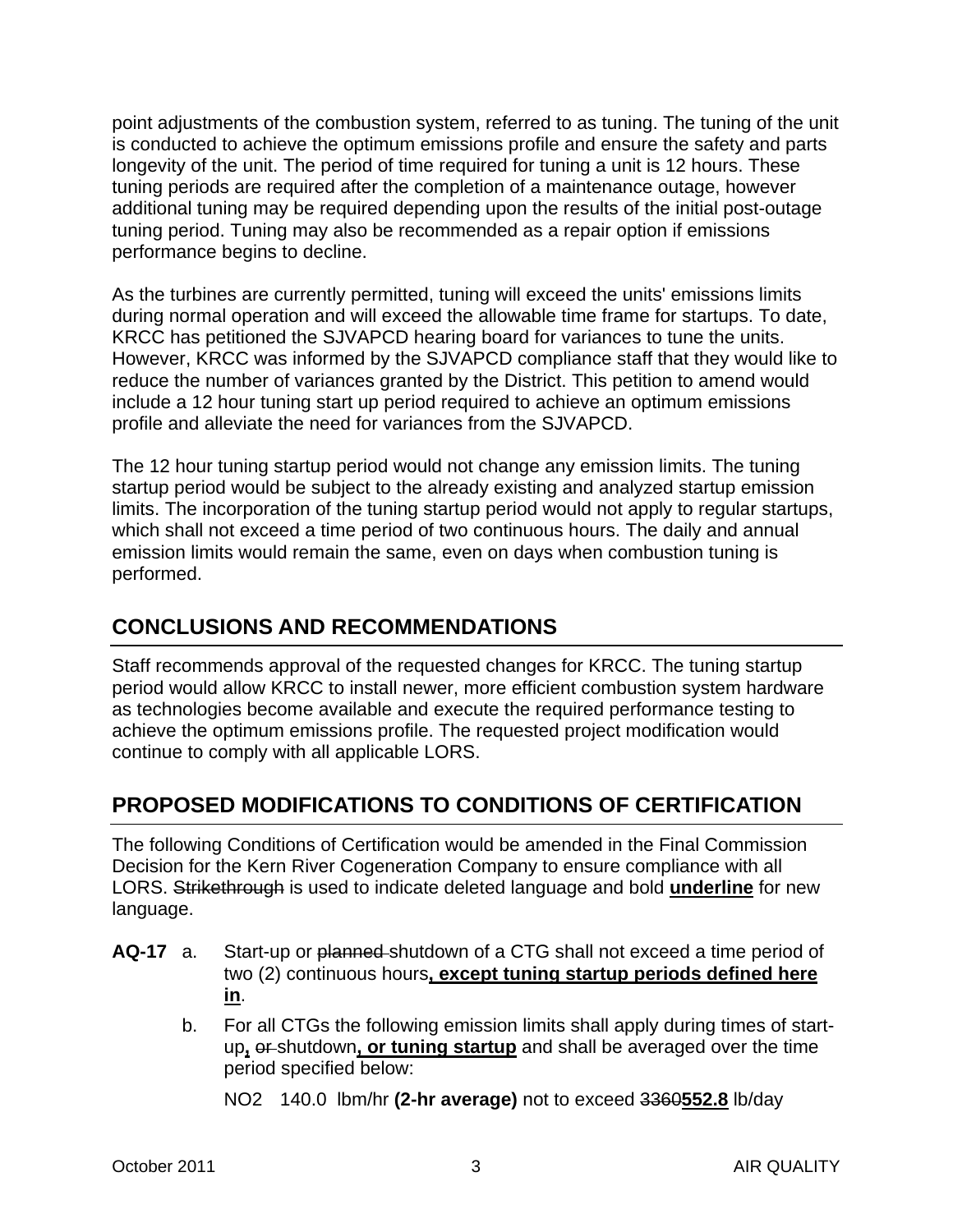CO **200 lbm/hr (1-hr average),** 140.0 lbm/hr **(2-hr average)** not to exceed 3360**1056** lb/day

#### **Dynamic performance testing and corresponding operating optimization set point adjustments of the combustion system of the CTG shall be defined as a tuning start-up used to tune the CTG combustion system to meet permitted emission limits. A tuning start-up period shall not exceed a time period of 12 consecutive hours per occurrence.**

**Verification**: Kern River Cogeneration Company shall maintain records necessary to submit quarterly reports to show start-up or planned shutdown days and daily emissions for those days. This information shall be included in the quarterly reports to be submitted to the CEC and SJVUAPCD.

**AQ-18** Pollutant emissions from each combustion turbine shall not exceed the following limits except during times of startup**,** or shutdown **or tuning startup periods** as defined in Condition AQ-17:

| <b>Gas Fired Case:</b> |  |
|------------------------|--|
| <b>Particulates</b>    |  |

| <b>Particulates</b>     | 5.0 lbm/hr as PM10                 |  |
|-------------------------|------------------------------------|--|
|                         | 120.0 lbm/day PM10                 |  |
| <b>Sulfur Compounds</b> | 0.9 lbm/hr as SOx (as SO2)         |  |
|                         | 21.6 lb/day as SOx (as SO2)        |  |
| Hydrocarbons            | 12.0 lbm/hr (Non-methane)          |  |
|                         | 288.0 lbm/day                      |  |
| Carbon Monoxide         | 1056 lbm/day                       |  |
|                         | 25 ppmv at 15% 02                  |  |
|                         | 44.0 lbm/hr 3-hour rolling average |  |
|                         |                                    |  |

After April 30, 2008, the emissions of oxides of nitrogen from each combustion turbine shall not exceed the following limits (these limits are to supersede the NOx emission limits shown above):

| Oxides of Nitrogen | 552.8 lbm/day and                       |
|--------------------|-----------------------------------------|
|                    | 12.4 lbm/hr as NO2 and 3 ppmv at 15% O2 |
|                    | calculated on a 3 hour rolling average. |

**Protocol**: For nitrogen dioxide, the Kern River Cogeneration Company (KRCC) shall identify the following for each day of operation, except during times of start up**,** or shutdown **or tuning startup**, as defined in Condition AQ-17:

- (1) the daily maximum hourly mass emission rate (lbs/hr),
- (2) the daily maximum rolling 3-hour average mass emission rate (lbs/hr) and
- (3) the total daily mass emissions (lbs/day).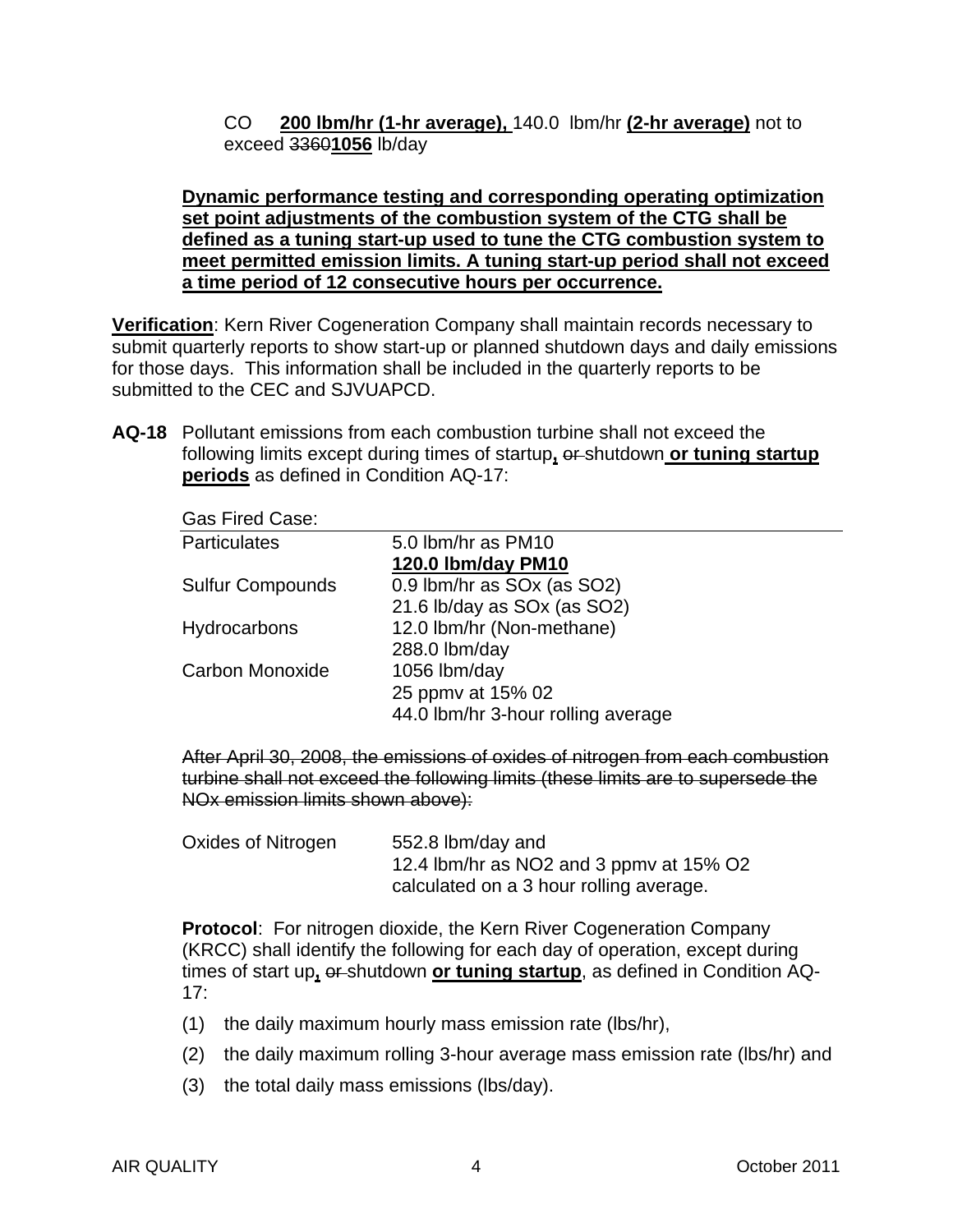For carbon monoxide, KRCC shall identify the total daily mass emissions (lbs/day) for each day of operation, except during times of start up**,** or shutdown **or tuning startup**, as defined in Condition AQ-17.

For particulate matter (PM10), sulfur compounds (SO2 and SO4) and nonmethane hydrocarbons, KRCC shall determine through the initial source test, the fuel-based emission factors (lbs/mmBtu) for each pollutant. Using these factors, KRCC shall determine the maximum allowable fuel input rate (mmBtu/hr) that would comply with the above stated emission limits (lbs/hr)  $(i.e., emission limit / emission factor = fuel input rate)$ . KRCC shall then compare these fuel input rates (as determined above) with the actual daily maximum fuel input rate (mmBtu/hr) for each day of operation, except during times of start up**,** or shutdown **or tuning startup**, as defined in Condition AQ-17.

KRCC shall submit all excess emission reports and break down reports to demonstrate compliance with all concentration limits.

A transitional period is defined as a primary re-ignition period which must meet the following three conditions:

- shall not exceed one hour,
- NOx emissions shall not exceed 15 ppmvd @ 15% O2 during that hour, and
- CO emissions shall not exceed 25 ppmvd @ 15% O2.

**Verification**: KRCC shall submit quarterly emission reports with all the information identified in the above protocol to the CEC compliance project manager.